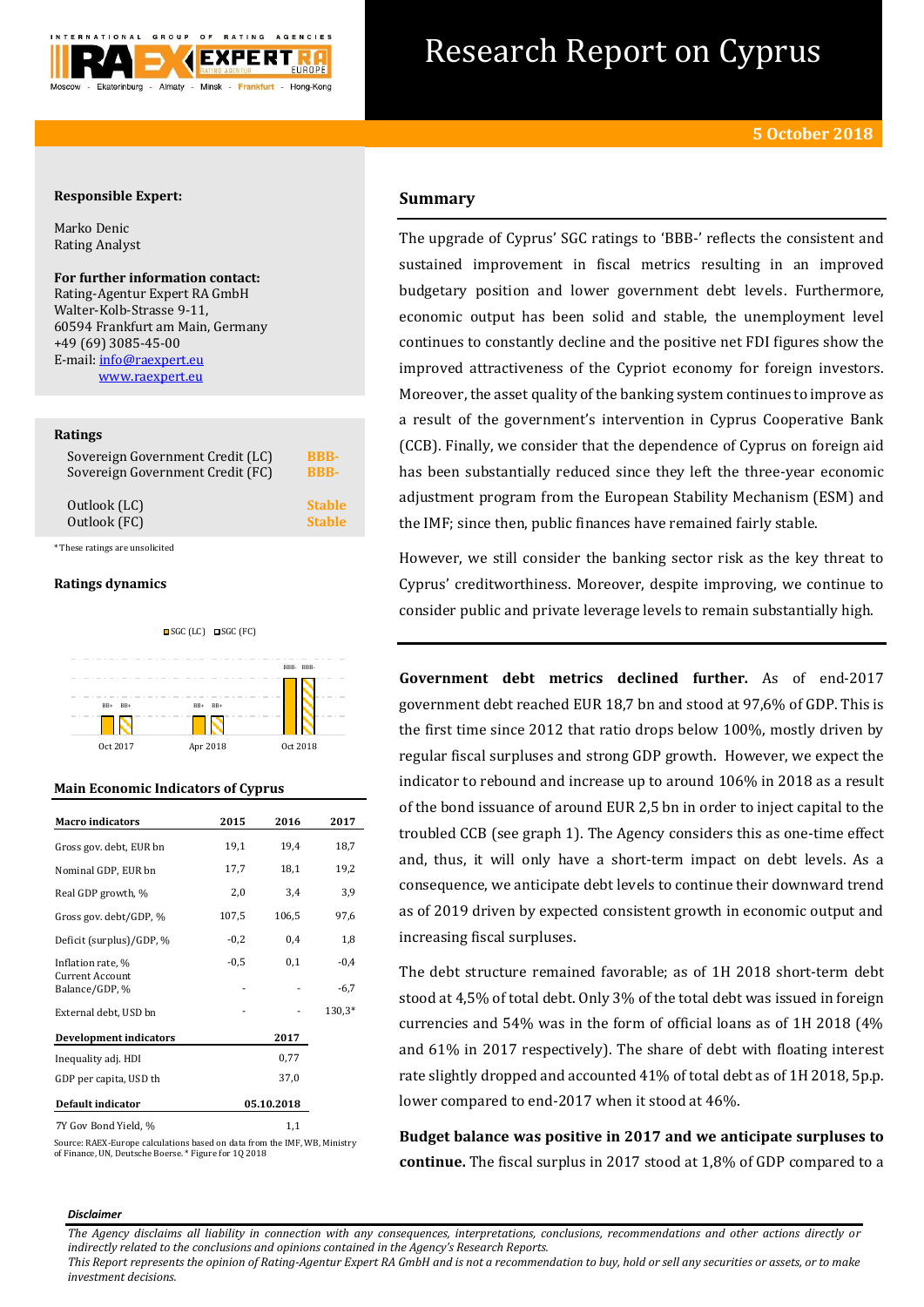**Graph 1:** Government debt dynamics, %



**Graph 2:** Fiscal budget dynamics, % of GDP



Source: RAEX-Europe calculations based on data from the IMF

**Graph 3:** Macroeconomic indicators, %



surplus of 0,4% a year before (see graph 2). This was driven by the implementation of a strict fiscal policy which saw expenditures-to-GDP drastically decline for the past seven years. On the other hand, revenues have been stable and they increased in 2017 due to higher VAT taxes – resulting from better economic conditions – and higher social contributions. Favorable fiscal developments continues in 1H 2018 as the budget balance marked a surplus of around 1,7% of GDP compared to a surplus of 0,4% of GDP in 1H 2017. On the revenue side, the surplus was driven by the increase of revenues from taxes on production and imports as well as on income and wealth, due to the increase in the employment levels and salaries. Favorable labor market conditions also contributed additionally to boost social contributions. The expenditure also grew but at a slower pace compared to the revenues. Segments which drove the increase were state employees wage increase, intermediate consumption, social transfers and subsidies. Large fiscal surplus underpins Cyprus' encouraging debt dynamics. Nevertheless, additional pressure on public finances might arise with the implementation of the health system reform which, in the long run, can result in higher expenditure due the demographic trends and termination of the agreement which bounds public sector wage growth to nominal GDP growth in 2018.

**Macroeconomic position improved further.** The Cypriot economy grew by a strong rate of 3,9% in 2017 (3,4% in 2016) with domestic demand as the key driver. Due to lower unemployment figures, private consumption increased driving imports to hike. Growth in seasonally adjusted terms continued in 2018 driven by sectors such as manufacturing, construction and tourism. We expect the Cypriot economy to continue its positive performance and to grow at a pace of around 4,0% in 2018 (see graph 3).

The unemployment rate continued to decline and reached a record low of 7,7% in 2Q 2018 (11% as of end-2017), driven mostly by seasonal employment, but still remaining below its peers' average<sup>1</sup>. The jobless rate among youth was 17,9%. We expect the overall unemployment figure to continue its gradual decline driven by positive economic growth (see graph 3).

The annual HCPI stood at -0,4% in 2017. In 2018 it turned to positive territory and stood at 2,5% as of August mostly driven by increases in prices of utilities, food and beverages and transportation. We expect inflation to reach around 1,5% as of end-2018 (see graph 3).

**Competitiveness is moderate, external positon remains challenging**. Gross external debt quite elevated and reached EUR 108,5 bn as of 4Q

<sup>1</sup> Cyprus peers include the "peripheral Eurozone" countries such as Portugal, Italy, Spain and Greece.

## *Disclaimer*

1

*The Agency disclaims all liability in connection with any consequences, interpretations, conclusions, recommendations and other actions directly or indirectly related to the conclusions and opinions contained in the Agency's Research Reports. This Report represents the opinion of Rating-Agentur Expert RA GmbH and is not a recommendation to buy, hold or sell any securities or assets, or to make* 

*investment decisions.*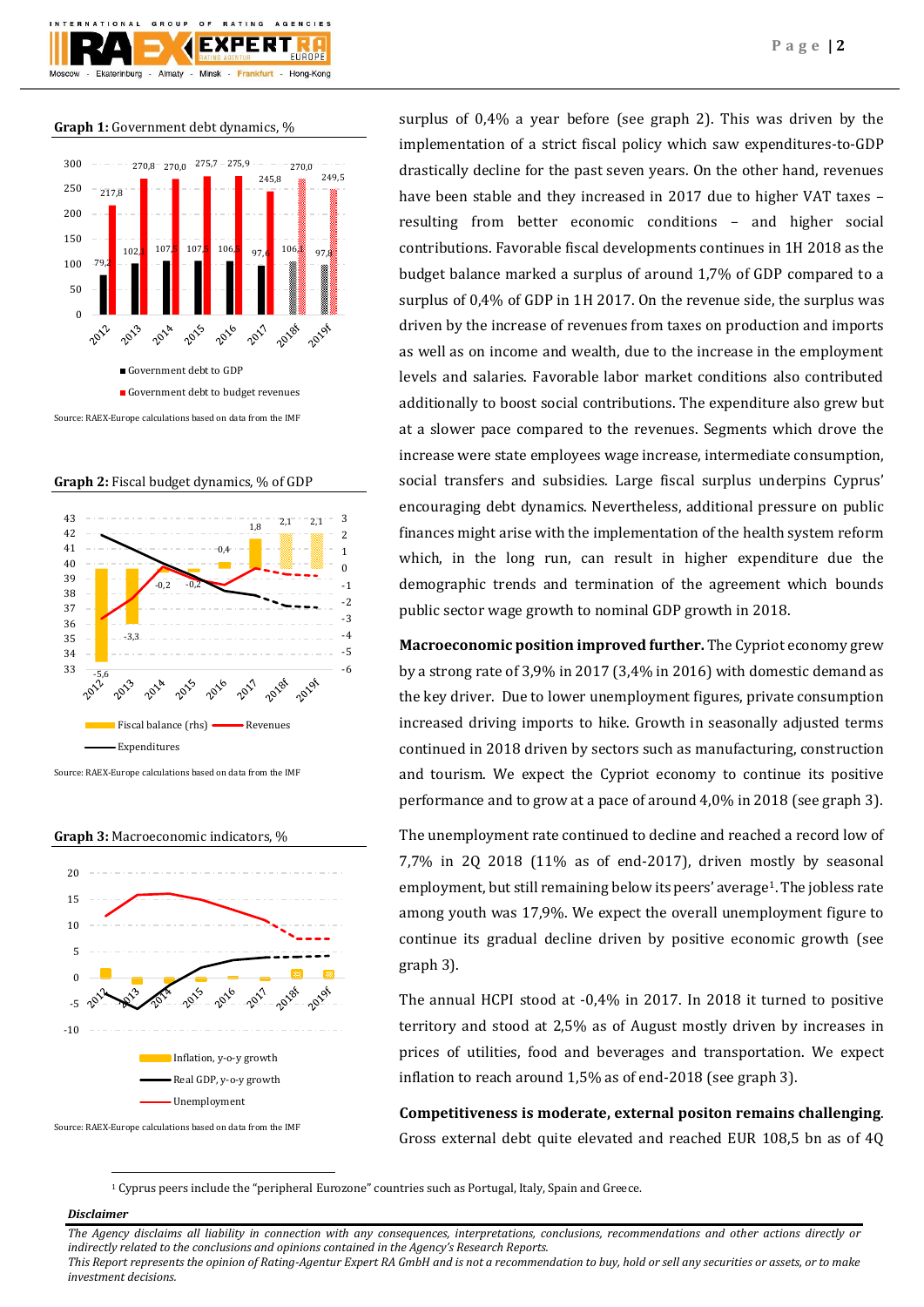





Source: RAEX-Europe calculations based on data from the IMF and WB

**Graph 5:** Financial soundness indicators, %



Source: RAEX-Europe calculations based on data from the Central Bank of Cyprus

2017, accounting for as high as around 565% of GDP. However, this figure shows a decline of around 20p.p. as compared to 2016. Moreover, external debt levels have been constantly declining in absolute terms in 2018; as of 2Q 2018, the reading was at EUR 101,2 bn, EUR 7,2 bn lower than end-2017 or a decline of 7%.

The trade deficit widened to -4% of GDP in 2017, 3,2p.p. wider than the metric posted in 2016. The increase was driven by higher imports of goods, mostly ships and aircrafts. The overall current account balance worsened in 2017 with a deficit of 6,7% of GDP (see graph 4). These figures include so-called SPEs (special purpose entities) in the shipping industry operating in Cyprus, but not the integral part of the real Cypriot economy. Excluding these entities from the current account transactions, the deficit stood at 1,5% of GDP in 2017 according to the Ministry of Finance.

FDI inflow reached 48% of GDP in 2017, as Cyprus is an attractive investment destination due to its favorable tax regime. However, the special citizenship-by-investment scheme is driving the high level of FDIs which are primarily in the real estate sector.

The net international investment position (NIIP) of the country improved further as of 1Q 2018 when it stood at -117% of GDP compared to the end-2017 (-120% of GDP). Despite this, Cyprus remains at the bottom of the EU net investment list.

**Deleveraging and restructuring of banking sector continues.** The banking sector remains the key negative factor of the assessment and continues to constrain the creditworthiness of Cyprus. In terms of profitability, the sector ended 2017 with negative figures, when ROA stood at -1,1%. However, as of March 2018 the metric turned to positive territory and stood at around 1%. Capitalization remains solid with capital to assets ratio at 8,8% and overall solvency ratio at 15,5% as reported by the Central Bank of Cyprus as of March 2018 (see graph 5).

Despite further decline, the share of NPLs as a % of total loans remained high and stood at 42,7% as of May 2018 (45% January 2018). We expect this metric to reduce significantly in the short- and mid-term due to already mentioned restructuring of CCB. The government has already finalized a restructuring operation in the bank where it first injected capital to then create a new entity to clean-up the balance sheet by moving all the bad debt and then sell the healthy fragment of the bank to Hellenic Bank (the third largest bank on the market). This act should considerably reduce the overall level of NPLs to total loans ratio to about 30%-35%. Recent legislative changes should also make it easier for other banks to

## *Disclaimer*

*The Agency disclaims all liability in connection with any consequences, interpretations, conclusions, recommendations and other actions directly or indirectly related to the conclusions and opinions contained in the Agency's Research Reports.*

*This Report represents the opinion of Rating-Agentur Expert RA GmbH and is not a recommendation to buy, hold or sell any securities or assets, or to make investment decisions.*